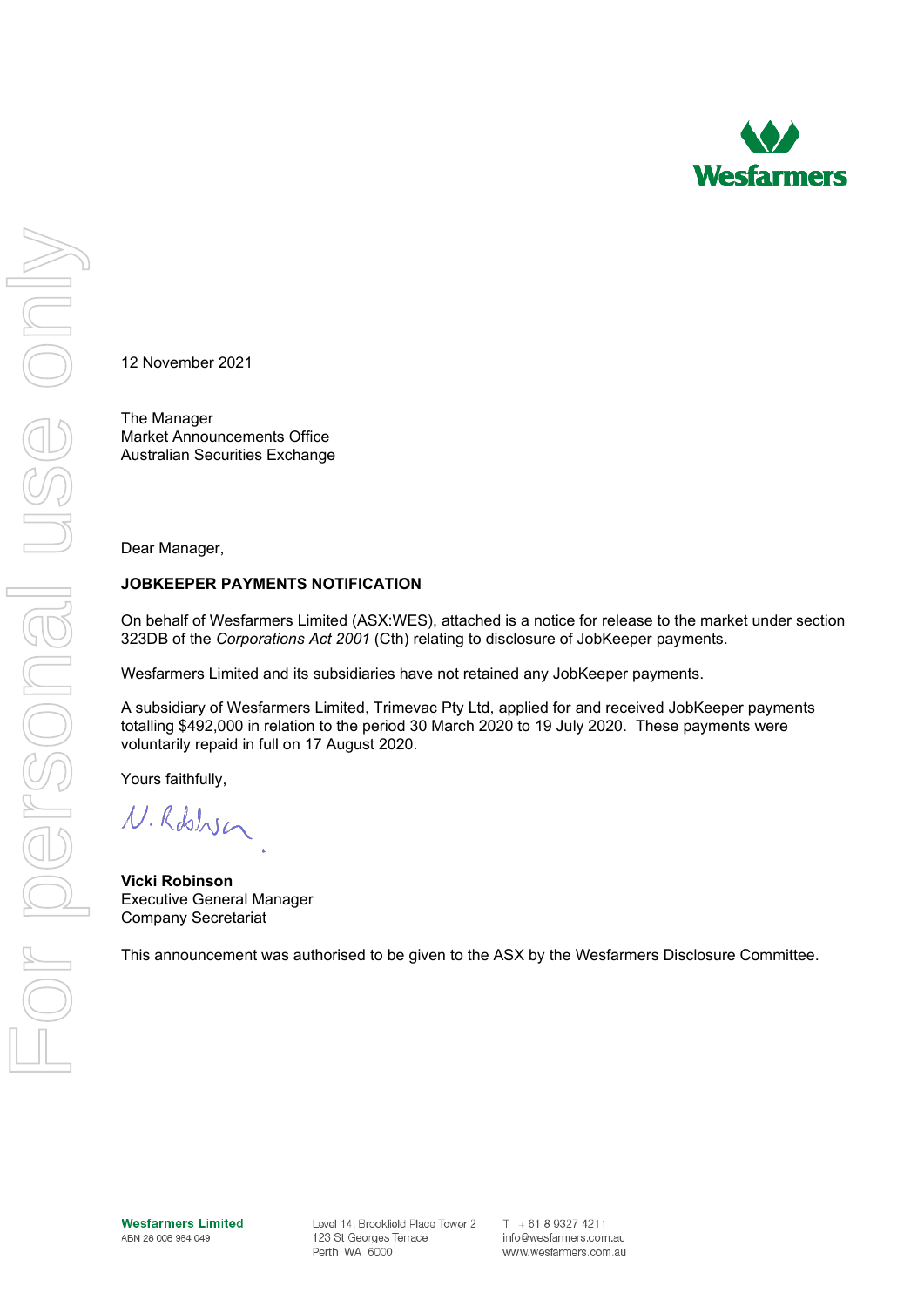# **Jobkeeper s323DB notice**

# **Notice for release to the market – jobkeeper payments disclosure by listed entity.**

### **In accordance with subsection 323DB (1) of the** Corporations Act 2001:

| Tn accordance with subsection 323DB (1) of the Corporations Act 2001:                                                                                   |                        |            |                         |              | Notice for release to the market - jobkeeper payments disclosure by listed entity. | A listed entity must give each relevant market operator a notice, for release to the market, if the listed entity, or a subsidiary of<br>the listed entity, received a jobkeeper payment (within the meaning of the Coronavirus Economic Response Package (Payments |  |  |  |
|---------------------------------------------------------------------------------------------------------------------------------------------------------|------------------------|------------|-------------------------|--------------|------------------------------------------------------------------------------------|---------------------------------------------------------------------------------------------------------------------------------------------------------------------------------------------------------------------------------------------------------------------|--|--|--|
| and Benefits) Rules 2020) in the financial year.<br>Date of this notice<br>12/11/2021                                                                   |                        |            |                         |              |                                                                                    |                                                                                                                                                                                                                                                                     |  |  |  |
| <b>Listed entity details</b>                                                                                                                            |                        |            |                         |              |                                                                                    |                                                                                                                                                                                                                                                                     |  |  |  |
| <b>Australian Business Number (ABN)</b>                                                                                                                 |                        |            | ASX/NSX/SSX issuer code |              |                                                                                    |                                                                                                                                                                                                                                                                     |  |  |  |
| 28 008 984 049                                                                                                                                          |                        | <b>WES</b> |                         |              |                                                                                    |                                                                                                                                                                                                                                                                     |  |  |  |
| Name of the listed entity                                                                                                                               |                        |            |                         |              |                                                                                    |                                                                                                                                                                                                                                                                     |  |  |  |
|                                                                                                                                                         |                        |            |                         |              |                                                                                    |                                                                                                                                                                                                                                                                     |  |  |  |
| <b>Wesfarmers Limited</b>                                                                                                                               |                        |            |                         |              |                                                                                    |                                                                                                                                                                                                                                                                     |  |  |  |
| Jobkeeper payments<br>March 2021.                                                                                                                       |                        |            |                         |              |                                                                                    | Jobkeeper is a wage subsidy program which commenced on a fortnight beginning on 30 March 2020 and ended with the fortnight ending on 28                                                                                                                             |  |  |  |
| Please specify your financial year period.<br>Financial year begins on                                                                                  | Financial year ends on |            |                         |              |                                                                                    |                                                                                                                                                                                                                                                                     |  |  |  |
| 01/07<br>×                                                                                                                                              | 30/06                  | ×          |                         |              |                                                                                    |                                                                                                                                                                                                                                                                     |  |  |  |
|                                                                                                                                                         |                        |            |                         |              |                                                                                    | You do not need to enter the year. For example, if you enter your beginning period as 1 January and an end period as 31 December then it will                                                                                                                       |  |  |  |
| automatically generate your financial years as 31 December 2020 (FY 1) and 31 December 2021 (FY 2).<br>This notice relates to the financial years ended |                        |            | 30/06/2020              | $(FY 1)$ and | 30/06/2021                                                                         | (FY 2).                                                                                                                                                                                                                                                             |  |  |  |
| Package (Payments and Benefits) Rules 2020).                                                                                                            |                        |            |                         |              |                                                                                    | The number of individuals for whom the listed entity or a subsidiary of the listed entity received a jobkeeper payment<br>for a jobkeeper fortnight that ended in the financial year (within the meaning of the Coronavirus Economic Response                       |  |  |  |
| subsidiaries has received a jobkeeper payment for a jobkeeper fortnight.                                                                                |                        |            |                         |              |                                                                                    | When determining the number of individuals, for each financial year state the maximum number of eligible employees that the entity and its                                                                                                                          |  |  |  |

**The sum of all jobkeeper payments the listed entity, and each subsidiary of the listed entity, received in a jobkeeper fortnight that ended in the financial year.**

 $\uparrow$